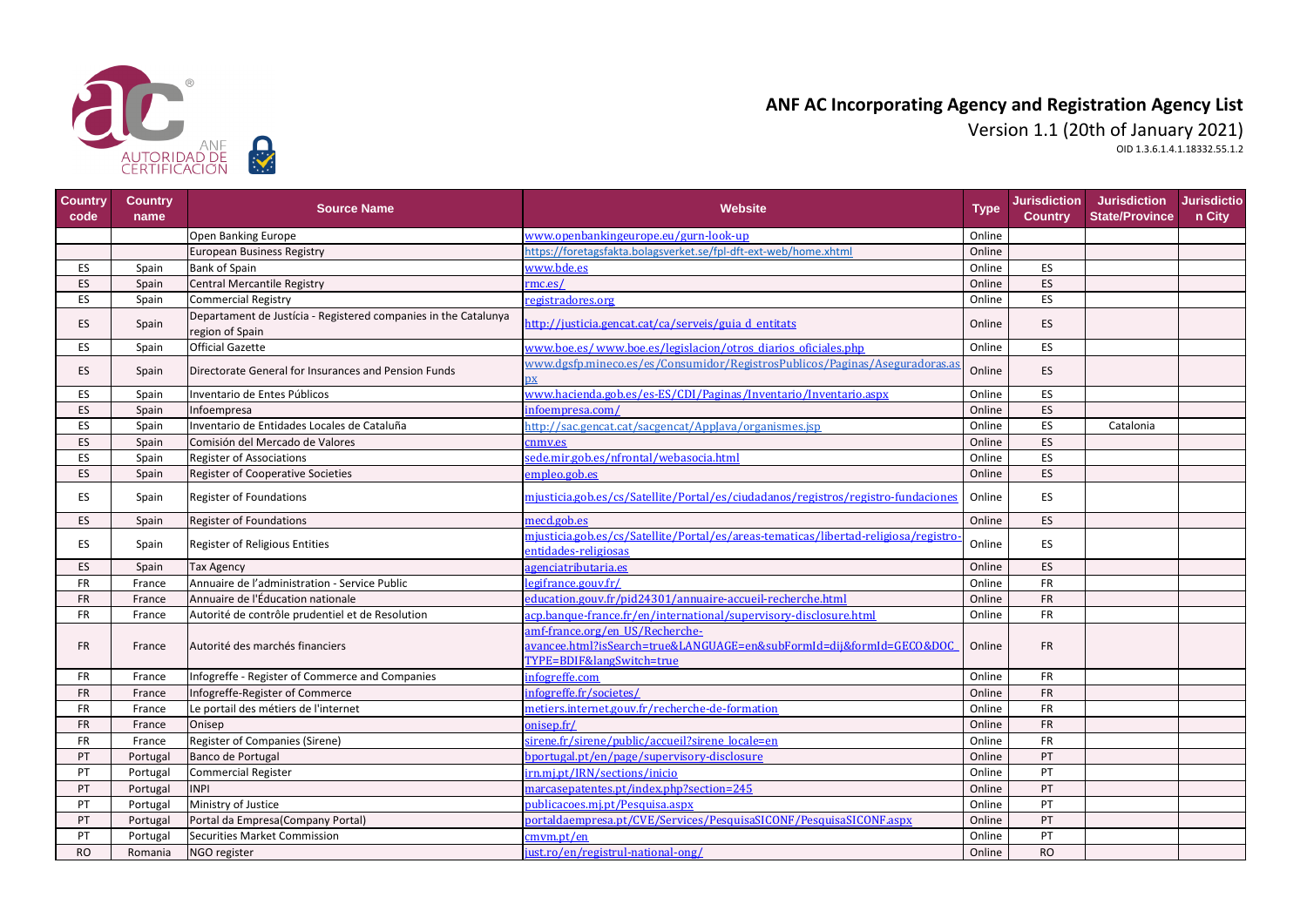| <b>RO</b>              | Romania              | <b>OCNR</b>                                                                    | portal.onrc.ro/ONRCPortalWeb/users/ONRCUserPortal.portal                                                                      | Online | <b>RO</b>              |  |
|------------------------|----------------------|--------------------------------------------------------------------------------|-------------------------------------------------------------------------------------------------------------------------------|--------|------------------------|--|
| <b>RO</b>              | Romania              | Oficiul National al Registrului Comertului                                     | oortal.onrc.ro/ONRCPortalWeb/ONRCPortal.portal                                                                                | Online | <b>RO</b>              |  |
| <b>RO</b>              | Romania              | Tax Payer Register                                                             | <u>mfinante.ro/agentinume.html?pagina=domenii</u>                                                                             | Online | <b>RO</b>              |  |
| <b>RO</b>              | Romania              | <b>Trade Register</b>                                                          | <u>onrc.ro</u>                                                                                                                | Online | <b>RO</b>              |  |
| <b>RO</b>              | Romania              | National Bank of Romania Public Registers                                      | onr.ro/Registre-si-Liste-717.aspx                                                                                             | Online | <b>RO</b>              |  |
| <b>RO</b>              | Romania              | National Register of Public Institutions                                       | <u>2009-guvernare.ro/Documente/Registrul%20National%20al%20Institutiilor%20Publice</u><br>%20din%20Romania.pdf                | Online | <b>RO</b>              |  |
| IT                     | Italy                | Banca d'Italia                                                                 | bancaditalia.it/compiti/vigilanza/normativa/applicazione-<br>regolamentazione/index.html?com.dotmarketing.htmlpage.language=1 | Online | $\mathsf{I}\mathsf{T}$ |  |
| IT                     | Italy                | Commissione di vigilanza sui fondi pensione                                    | covip.it/                                                                                                                     | Online | $\mathsf{I}\mathsf{T}$ |  |
| IT                     | Italy                | Index of Public Administrations (IPA)                                          | indicepa.gov.it/                                                                                                              | Online | $\mathsf{I}\mathsf{T}$ |  |
| IT                     | Italy                | Infocamere                                                                     | nfocamere.it/en/mission                                                                                                       | Online | $\mathsf{I}\mathsf{T}$ |  |
| IT.                    | Italy                | Registroimprese                                                                | regis <u>troimprese.it</u>                                                                                                    | Online | IT                     |  |
| $\mathsf{I}\mathsf{T}$ | Italy                | The Italian Companies and Stock Exchange Commission                            | consob.it/web/consob-and-its-activities/investment-firms                                                                      | Online | $\mathsf{I}\mathsf{T}$ |  |
| <b>NL</b>              | Netherlands<br>(the) | De Nederlandsche Bank                                                          | toezicht.dnb.nl/2/50-232286.jsp                                                                                               | Online | <b>NL</b>              |  |
| <b>NL</b>              | Netherlands<br>(the) | Kamer van Koophandel (KVK)                                                     | <u>kyk.nl/handelsregister/zoekenframeset.asp?url=server.db.kyk.nl/wwwsryu/html/z</u><br>oek.htm                               | Online | <b>NL</b>              |  |
| <b>NL</b>              | Netherlands<br>(the) | <b>Public Benefit Organisation Register</b>                                    | belastingdienst.nl                                                                                                            | Online | <b>NL</b>              |  |
| <b>NL</b>              | Netherlands<br>(the) | The Netherlands Authority for the Financial Markets                            | afm.nl/en/professionals/registers/vergunningenregisters/financiele-<br>dienstverleners                                        | Online | <b>NL</b>              |  |
| <b>NO</b>              | Norway               | (Brønnøysund Register Centre)                                                  | brreg.no/                                                                                                                     | Online | <b>NO</b>              |  |
| <b>NO</b>              | Norway               | Norway Brønnøysund Register Centre                                             | w2.brreg.no/enhet/sok/                                                                                                        | Online | <b>NO</b>              |  |
| IE.                    | Ireland              | Central Bank of Ireland                                                        | <u>centralbank.ie/regulation/how-we-regulate/supervision/supervisory-disclosures</u>                                          | Online | IE                     |  |
| IE.                    | Ireland              | <b>Charities Register</b>                                                      | charitiesregulator.ie/                                                                                                        | Online | IE                     |  |
|                        | Ireland              | Companies Registration Office (CRO)                                            | <u>cro.ie/en-ie/Services/Company-Search</u>                                                                                   | Online | IE.                    |  |
| IE.                    | Ireland              | Companies Registration Office (Registry of Friendly Societies)                 | search.cro.ie/                                                                                                                | Online | IE.                    |  |
| ΙE                     | Ireland              | Registers for financial service providers and collective investment<br>schemes | registers.centralbank.ie                                                                                                      | Online | IE                     |  |
| IE                     | Ireland              | <b>Registry of Friendly Societies</b>                                          | cro.ie/                                                                                                                       | Online | IE                     |  |
| PT                     | Portugal             | Banco de Portugal                                                              | bportugal.pt/en/page/supervisory-disclosure                                                                                   | Online | PT                     |  |
| PT                     | Portugal             | <b>Commercial Register</b>                                                     | irn.mj.pt/IRN/sections/inicio                                                                                                 | Online | PT                     |  |
| PT                     | Portugal             | <b>INPI</b>                                                                    | marcasepatentes.pt/index.php?section=245                                                                                      | Online | PT                     |  |
| PT                     | Portugal             | Ministry of Justice                                                            | publicacoes.mj.pt/Pesquisa.aspx                                                                                               | Online | PT                     |  |
| PT                     | Portugal             | Portal da Empresa(Company Portal)                                              | portaldaempresa.pt/CVE/Services/PesquisaSICONF/PesquisaSICONF.aspx                                                            | Online | PT                     |  |
| PT                     | Portugal             | <b>Securities Market Commission</b>                                            | cmvm.pt/en                                                                                                                    | Online | PT                     |  |
| DE                     | Germany              | Unternehmensregister                                                           | https://www.unternehmensregister.de/ureg/                                                                                     | Online | DE                     |  |
| DE                     | Germany              | Common register portal of the German federal states*                           | handelsregister.de                                                                                                            | Online | DE                     |  |
| DE                     | Germany              | German Federal Gazette                                                         | https://www.bundesanzeiger.de/pub/de/suchen2?3                                                                                | Online | DE                     |  |
| AD                     | Andorra              | Cambra de Comerç, Indústria I Serveis D'Andorra                                | ccis.ad                                                                                                                       | Online | AD                     |  |
| AD                     | Andorra              | Institut Nacional Andorrà de Finances (INAF)                                   | naf.ad/index.php?option=com_multicategories&view=category&id=6&Itemid=76&I<br><u>ang=en</u>                                   | Online | AD                     |  |
|                        |                      | <b>Register of Commerce</b>                                                    | comerc.ad/la-unitat-comerc                                                                                                    | Online | AD                     |  |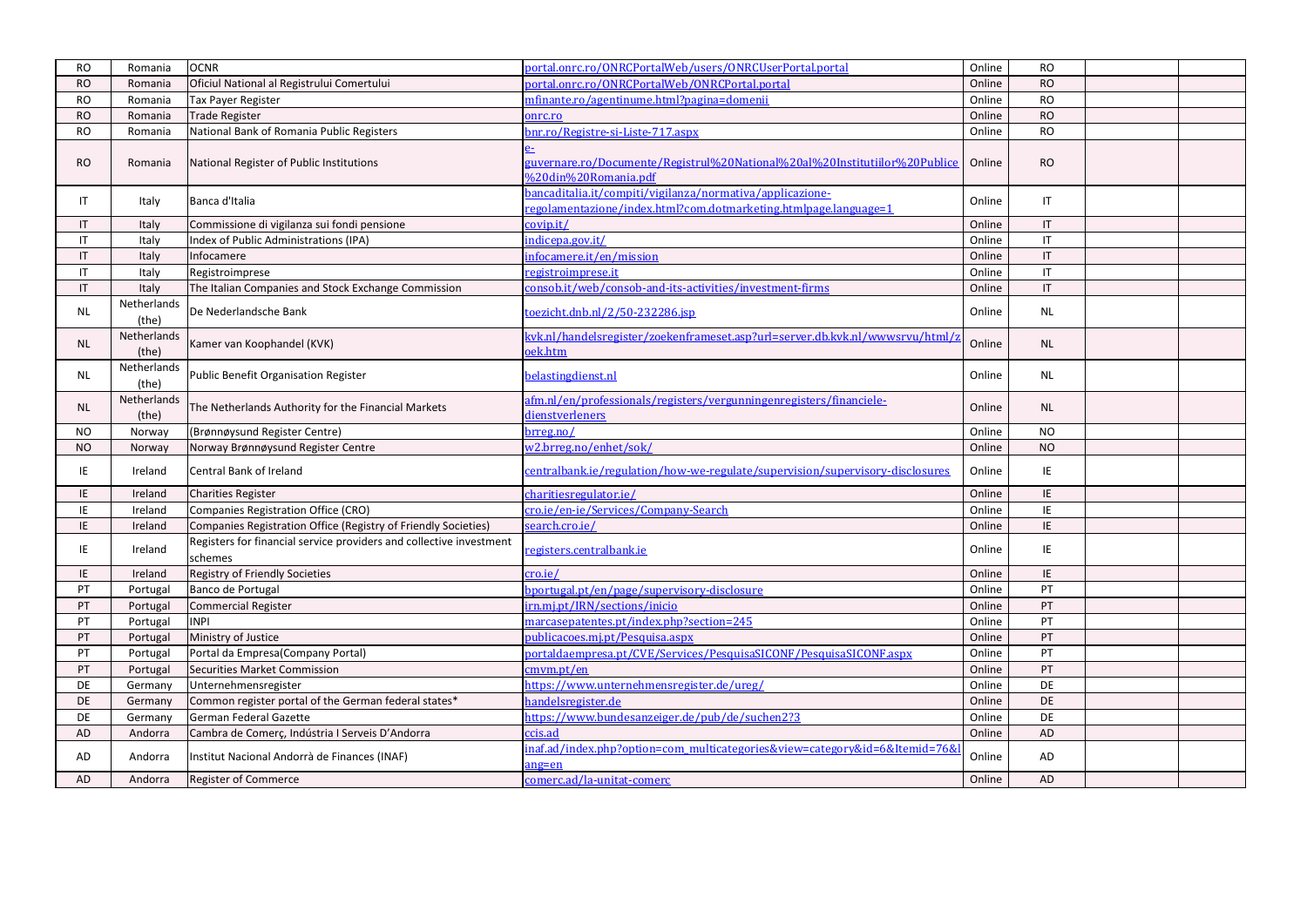|           | United                             |                                                                                 |                                                                  |        |           |                  |  |
|-----------|------------------------------------|---------------------------------------------------------------------------------|------------------------------------------------------------------|--------|-----------|------------------|--|
| GB        | Kingdom of                         | Great Britain Office for students                                               | officeforstudents.org.uk/advice-and-guidance/the-register/       | Online | GB        |                  |  |
|           | and Northern                       |                                                                                 |                                                                  |        |           |                  |  |
|           | Ireland (the)                      |                                                                                 |                                                                  |        |           |                  |  |
|           | United<br>Kingdom of               |                                                                                 |                                                                  |        |           |                  |  |
| GB        | <b>Great Britain</b>               | Prudential Regulation Authority (Bank of England) Mutuals Public                | mutuals.fsa.gov.uk/Search.aspx                                   | Online | GB        |                  |  |
|           | and Northern                       | Register                                                                        |                                                                  |        |           |                  |  |
|           | Ireland (the)                      |                                                                                 |                                                                  |        |           |                  |  |
|           | United<br>Kingdom of               |                                                                                 |                                                                  |        |           |                  |  |
| GB        |                                    | Great Britain   Prudential Regulation Authority and Financial Conduct Authority | bankofengland.co.uk/pra/Pages/regulatorydata/publisheddata.aspx  | Online | <b>GB</b> |                  |  |
|           | and Northern                       |                                                                                 |                                                                  |        |           |                  |  |
|           | Ireland (the)                      |                                                                                 |                                                                  |        |           |                  |  |
|           | United                             |                                                                                 |                                                                  |        |           |                  |  |
| GB        | Kingdom of                         | Great Britain Register of Charities                                             | charitycommissionni.org.uk/                                      | Online | <b>GB</b> | Northern Ireland |  |
|           | and Northern                       |                                                                                 |                                                                  |        |           |                  |  |
|           | Ireland (the)                      |                                                                                 |                                                                  |        |           |                  |  |
|           | United                             |                                                                                 |                                                                  |        |           |                  |  |
| GB        | Kingdom of                         | Great Britain Regulated Law Firms                                               | sra.org.uk/consumers/find-use-instruct-solicitor/find-solicitor/ | Online | GB        | England and      |  |
|           | and Northern                       |                                                                                 |                                                                  |        |           | Wales            |  |
|           | Ireland (the)                      |                                                                                 |                                                                  |        |           |                  |  |
|           | United                             |                                                                                 |                                                                  |        |           |                  |  |
| GB        | Kingdom of                         | Great Britain Scottish Charity Register                                         | oscr.org.uk/                                                     | Online | <b>GB</b> | Scotland         |  |
|           | and Northern                       |                                                                                 |                                                                  |        |           |                  |  |
|           | Ireland (the)                      |                                                                                 |                                                                  |        |           |                  |  |
| US.       | <b>United States</b>               | <b>EDGAR</b>                                                                    | sec.gov/edgar/searchedgar/webusers.htm                           | Online | <b>US</b> |                  |  |
|           | of America<br><b>United States</b> |                                                                                 |                                                                  |        |           |                  |  |
| <b>US</b> | of America                         | National Information Center (NIC)                                               | ffiec.gov/NPW                                                    | Online | <b>US</b> |                  |  |
| US        | <b>United States</b>               | Registry of FDIC-insured banking institutions                                   | research.fdic.gov/bankfind/                                      | Online | US        |                  |  |
|           | of America<br><b>United States</b> |                                                                                 |                                                                  |        |           |                  |  |
| <b>US</b> | of America                         | Registry of federally insured credit unions                                     | mapping.ncua.gov/ResearchCreditUnion.aspx                        | Online | <b>US</b> |                  |  |
| <b>US</b> | <b>United States</b>               | Registry of insurance companies                                                 | sbs.naic.org/solar-external-lookup/                              | Online | <b>US</b> |                  |  |
|           | of America<br><b>United States</b> |                                                                                 |                                                                  |        |           |                  |  |
| <b>US</b> | of America                         | Government Records                                                              | sos.alabama.gov/vb/inquiry/inquiry.aspx?area=Business%20Entity   | Online | <b>US</b> | Alabama          |  |
| US        | <b>United States</b>               | State of Alaska Corporations Registry                                           | commerce.alaska.gov/cbp/main/Search/Entities                     | Online | <b>US</b> | Alaska           |  |
|           | of America<br><b>United States</b> |                                                                                 |                                                                  |        |           |                  |  |
| <b>US</b> | of America                         | <b>Arizona Corporation Commission</b>                                           | ecorp.azcc.gov/EntitySearch/Index                                | Online | <b>US</b> | Arizona          |  |
| US        | <b>United States</b><br>of America | <b>Business &amp; Commercial Services</b>                                       | sos.arkansas.gov/corps/search_all.php                            | Online | <b>US</b> | Arkansas         |  |
| US        | <b>United States</b>               | <b>Business Entity Records</b>                                                  | businesssearch.sos.ca.gov/                                       | Online | US        | California       |  |
|           | of America                         |                                                                                 |                                                                  |        |           |                  |  |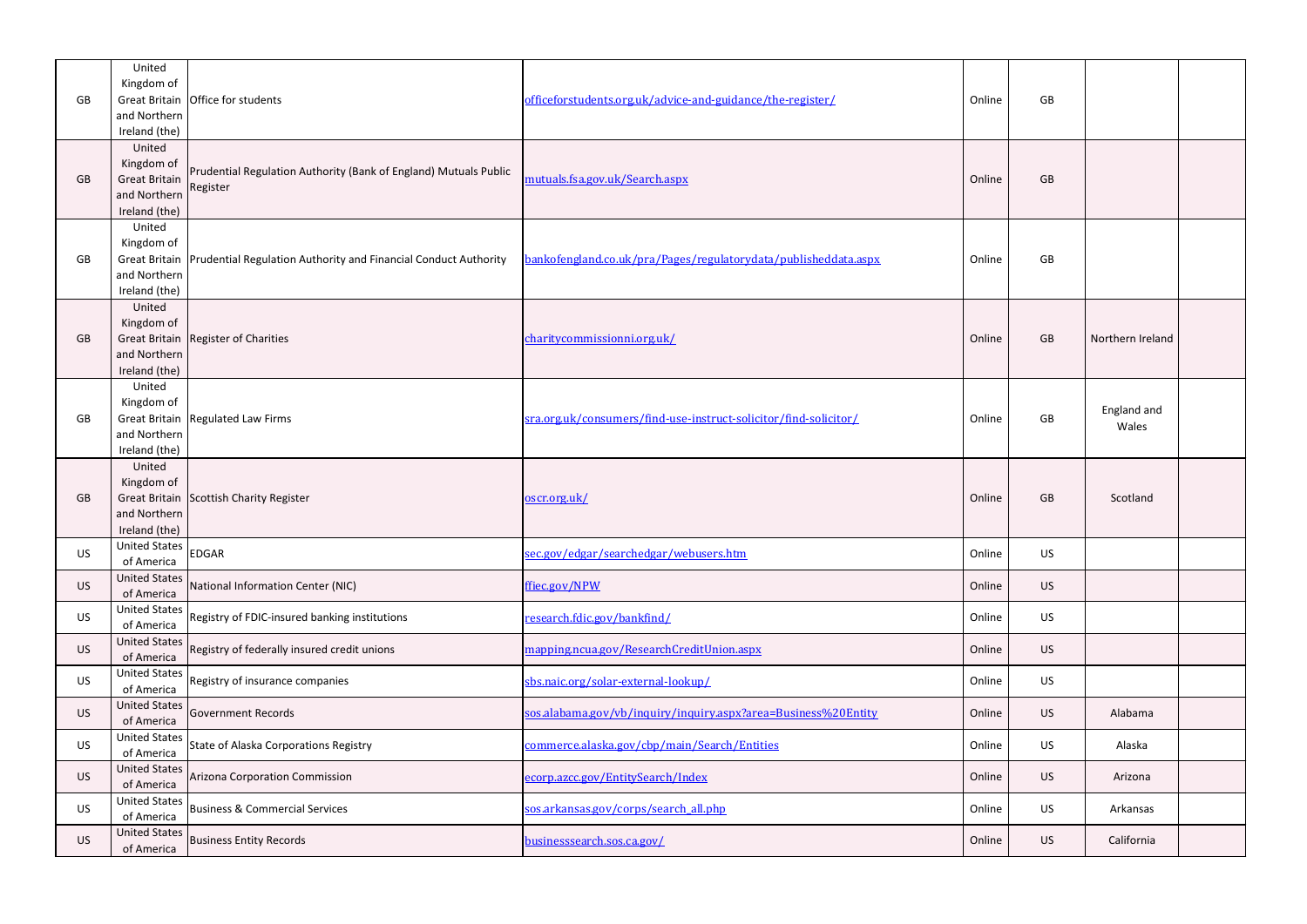| <b>US</b> | <b>United States</b><br>of America | Business Division of the Secretary of State's office                                                                                       | sos.state.co.us/biz/BusinessEntityCriteriaExt.do                             | Online | US        | Colorado                                     |  |
|-----------|------------------------------------|--------------------------------------------------------------------------------------------------------------------------------------------|------------------------------------------------------------------------------|--------|-----------|----------------------------------------------|--|
| <b>US</b> | <b>United States</b><br>of America | Secretary of the State's Commercial Recording Division                                                                                     | concord-sots.ct.gov/CONCORD/online?sn=InquiryServlet&eid=99                  | Online | <b>US</b> | Connecticut                                  |  |
| <b>US</b> | <b>United States</b><br>of America | Delaware Department of State: Division of Corporations                                                                                     | icis.corp.delaware.gov/Ecorp/EntitySearch/NameSearch.aspx                    | Online | <b>US</b> | Delaware                                     |  |
| <b>US</b> | <b>United States</b><br>of America | Division of Corporations, Department of State                                                                                              | corp.delaware.gov/                                                           | Online | <b>US</b> | Delaware                                     |  |
| US        | <b>United States</b><br>of America | Department of Consumer and Regulatory Affairs                                                                                              | dcra.dc.gov/page/corporations-division                                       | Online | <b>US</b> | District of<br>Columbia,<br>Washington, D.C. |  |
| <b>US</b> | of America                         | United States District of Columbia Department of Consumer and Regulatory<br>Affairs (DCRA)                                                 | corponline.dcra.dc.gov/Home.aspx                                             | Online | <b>US</b> | District of<br>Columbia,<br>Washington, D.C. |  |
| <b>US</b> | <b>United States</b><br>of America | <b>Florida Division of Corporations</b>                                                                                                    | sunbiz.org/                                                                  | Online | <b>US</b> | Florida                                      |  |
| <b>US</b> | <b>United States</b><br>of America | Georgia Secretary of State Corporations Division                                                                                           | ecorp.sos.ga.gov/BusinessSearch                                              | Online | <b>US</b> | Georgia                                      |  |
| <b>US</b> | <b>United States</b><br>of America | Business Registration Division (Department of Commerce &<br><b>Consumer Affairs)</b>                                                       | hbe.ehawaii.gov/documents/search.html                                        | Online | <b>US</b> | Hawaii                                       |  |
| <b>US</b> | <b>United States</b><br>of America | <b>Business Services (Secretary of State)</b>                                                                                              | accessidaho.org/public/sos/corp/search.html                                  | Online | <b>US</b> | Idaho                                        |  |
| <b>US</b> | <b>United States</b><br>of America | Business Services (Office of the Secretary of State)                                                                                       | ttps://ilsos.gov/corporatellc/CorporateLlcController                         | Online | <b>US</b> | Illinois                                     |  |
| <b>US</b> | <b>United States</b><br>of America | <b>Business Services Division (Secretary of State)</b>                                                                                     | bsd.sos.in.gov/publicbusinesssearch                                          | Online | <b>US</b> | Indiana                                      |  |
| <b>US</b> | <b>United States</b><br>of America | <b>Business Services Division (Secretary of State)</b>                                                                                     | sos.iowa.gov/search/business                                                 | Online | <b>US</b> | lowa                                         |  |
| <b>US</b> | <b>United States</b><br>of America | <b>Business Center</b>                                                                                                                     | kansas.gov/bess/flow/main?execution=e1s1                                     | Online | <b>US</b> | Kansas                                       |  |
| US        | United States<br>of America        | Business Services (Office of the Secretary of State)                                                                                       | app.sos.ky.gov/ftsearch/                                                     | Online | US        | Kentucky                                     |  |
| <b>US</b> | <b>United States</b><br>of America | Corporations Section (Office of the Secretary of State)                                                                                    | coraweb.sos.la.gov/CommercialSearch/CommercialSearch.aspx                    | Online | <b>US</b> | Louisiana                                    |  |
| <b>US</b> | <b>United States</b><br>of America | Division of Corporations, UCC and Commissions, Bureau of<br>Corporations, Elections & Commissions, Department of the<br>Secretary of State | icrs.informe.org/nei-sos-icrs/ICRS?MainPage                                  | Online | <b>US</b> | Maine                                        |  |
| <b>US</b> | <b>United States</b><br>of America | Business Services (Maryland Department of Assessments and<br>Taxation)                                                                     | egov.maryland.gov/BusinessExpress/EntitySearch                               | Online | <b>US</b> | Maryland                                     |  |
| <b>US</b> | <b>United States</b><br>of America | Corporations Division (Secretary of the Commonwealth's Office)                                                                             | corp.sec.state.ma.us/corpweb/CorpSearch/CorpSearch.aspx                      | Online | <b>US</b> | Massachusetts                                |  |
| <b>US</b> | <b>United States</b><br>of America | Corporations Division (Department of Licensing and Regulatory<br>Affairs)                                                                  | cofs.lara.state.mi.us/SearchApi/Search/Search                                | Online | <b>US</b> | Michigan                                     |  |
| <b>US</b> | <b>United States</b><br>of America | Office of the Minnesota Secretary of State Business & Lien system                                                                          | mblsportal.sos.state.mn.us/                                                  | Online | <b>US</b> | Minnesota                                    |  |
| <b>US</b> | <b>United States</b><br>of America | Business Services, Office of the Secretary of State                                                                                        | corp.sos.ms.gov/corp/portal/c/page/corpBusinessIdSearch/portal.aspx?#clear=1 | Online | <b>US</b> | Mississippi                                  |  |
| US        | <b>United States</b><br>of America | Corporations Unit, Business Services (Office of the Secretary of<br>State)                                                                 | bsd.sos.mo.gov/BusinessEntity/BESearch.aspx?SearchType=0                     | Online | US        | Missouri                                     |  |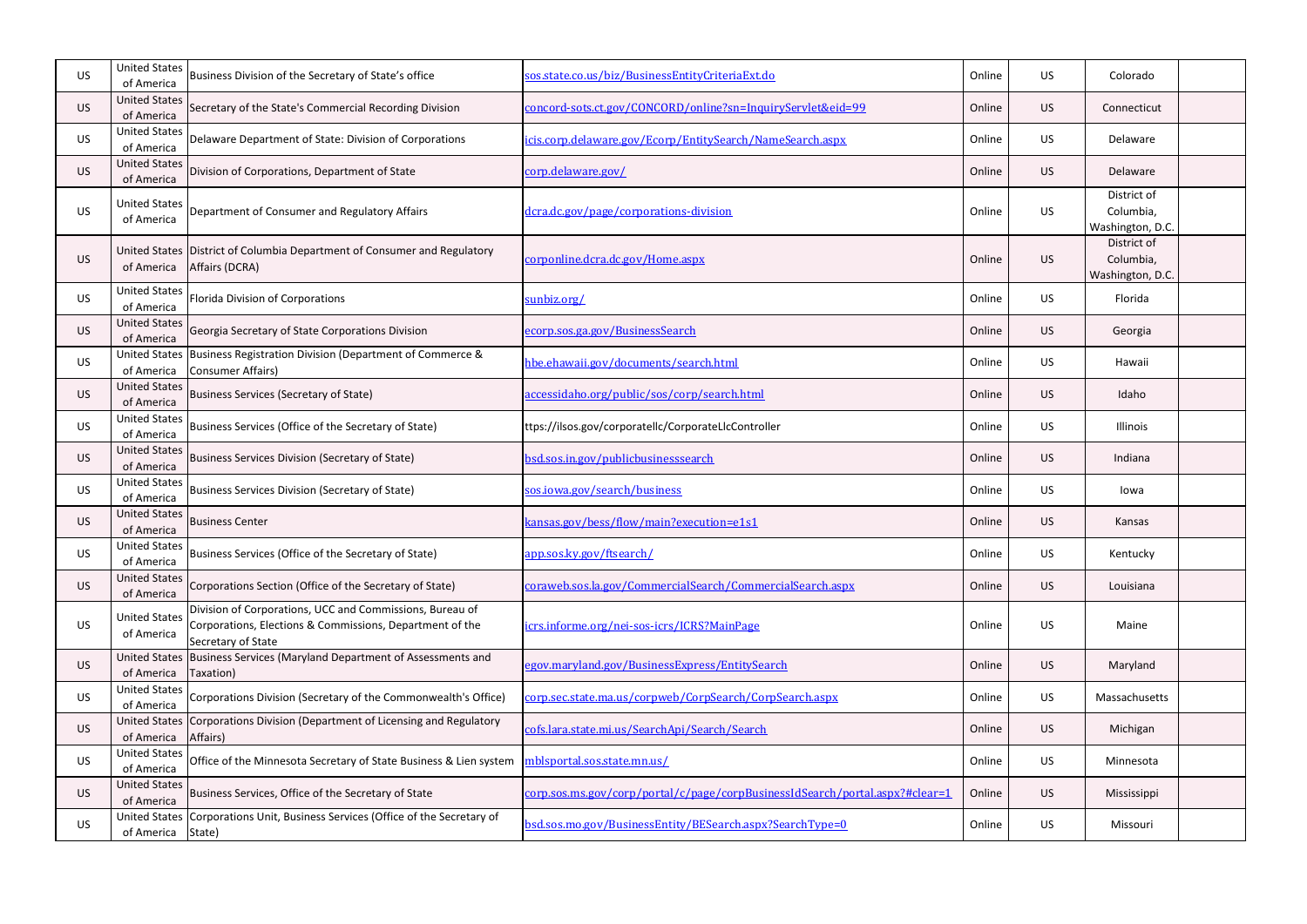| US.       | <b>United States</b><br>of America | Secretary of State Corporate Records                                                                               | app.mt.gov/bes/                                                  | Online | <b>US</b> | Montana           |  |
|-----------|------------------------------------|--------------------------------------------------------------------------------------------------------------------|------------------------------------------------------------------|--------|-----------|-------------------|--|
| US.       | <b>United States</b><br>of America | Secretary of State Business Services Division                                                                      | <u>nebraska.gov/sos/corp/corpsearch.cgi</u>                      | Online | <b>US</b> | Nebraska          |  |
| <b>US</b> | <b>United States</b><br>of America | <b>Business Center (Secretary of State)</b>                                                                        | esos.nv.gov/EntitySearch/OnlineEntitySearch                      | Online | <b>US</b> | Nevada            |  |
| <b>US</b> | <b>United States</b><br>of America | Corporation Division (Secretary of State's Office)                                                                 | quickstart.sos.nh.gov/online/Account/LandingPage                 | Online | <b>US</b> | New Hampshire     |  |
| <b>US</b> | <b>United States</b><br>of America | Business Records Service (Division of Revenue & Enterprise<br>Services)                                            | njportal.com/DOR/businessrecords/                                | Online | <b>US</b> | New Jersey        |  |
| <b>US</b> | <b>United States</b><br>of America | Business Services Center (Office of the Secretary of State)                                                        | sos.state.nm.us/business-services/online-services/               | Online | US        | <b>New Mexico</b> |  |
| US.       | <b>United States</b><br>of America | Corporation and Business Entity Database (Division of<br>Corporations, State Records and UCC, Department of State) | dos.ny.gov/corps/bus_entity_search.html                          | Online | <b>US</b> | New York          |  |
| <b>US</b> | <b>United States</b><br>of America | Registry of insurance companies                                                                                    | myportal.dfs.ny.gov/web/guest-applications/ins.-company-search   | Online | <b>US</b> | New York          |  |
| <b>US</b> | <b>United States</b><br>of America | Corporations Division (Department of the Secretary of State)                                                       | sosnc.gov/search/index/corp                                      | Online | <b>US</b> | North Carolina    |  |
| <b>US</b> | <b>United States</b><br>of America | <b>Business Services (Secretary of State's Office)</b>                                                             | apps.nd.gov/sc/busnsrch/busnSearch.htm                           | Online | US        | North Dakota      |  |
| <b>US</b> | <b>United States</b><br>of America | Corporation Database (Ohio Secretary of State)                                                                     | businesssearch.ohiosos.gov/                                      | Online | <b>US</b> | Ohio              |  |
| <b>US</b> | <b>United States</b><br>of America | Business Filing Department (Oklahoma Secretary of State)                                                           | sos.ok.gov/corp/corpInquiryFind.aspx                             | Online | US        | Oklahoma          |  |
| US.       | <b>United States</b><br>of America | Corporation Division (Oregon Secretary of State)                                                                   | egov.sos.state.or.us/br/pkg web name srch inq.login              | Online | <b>US</b> | Oregon            |  |
| <b>US</b> | <b>United States</b><br>of America | Pennsylvania Department of State                                                                                   | corporations.pa.gov/Search/corpsearch                            | Online | <b>US</b> | Pennsylvania      |  |
| US.       | <b>United States</b><br>of America | Division Of Business Services (Rhode Island Office of the Secretary<br>of State)                                   | sos.ri.gov/divisions/Business-Portal/                            | Online | <b>US</b> | Rhode Island      |  |
| US.       | <b>United States</b><br>of America | Business Filings database (South Carolina Secretary of State)                                                      | businessfilings.sc.gov/BusinessFiling/Entity/Search              | Online | US        | South Carolina    |  |
| <b>US</b> | <b>United States</b><br>of America | Business Services Division (Office of the Secretary of State)                                                      | sosenterprise.sd.gov/BusinessServices/Business/FilingSearch.aspx | Online | <b>US</b> | South Dakota      |  |
| <b>US</b> | <b>United States</b><br>of America | South Dakota Secretary of State: Business Services                                                                 | sos.sd.gov/business/search.aspx                                  | Online | <b>US</b> | South Dakota      |  |
| <b>US</b> | <b>United States</b><br>of America | <b>Business Services (Department of State)</b>                                                                     | tnbear.tn.gov/ECommerce/FilingSearch.aspx                        | Online | <b>US</b> | Tennessee         |  |
| <b>US</b> | <b>United States</b><br>of America | Corporations Section (Texas Secretary of State)                                                                    | direct.sos.state.tx.us/acct/acct-login.asp                       | Online | <b>US</b> | Texas             |  |
| <b>US</b> | <b>United States</b><br>of America | <b>Trust Companies registry</b>                                                                                    | dob.texas.gov/entity-search                                      | Online | <b>US</b> | Texas             |  |
| US        | <b>United States</b><br>of America | Utah Division of Corporations & Commercial Code (Department of<br>Commerce)                                        | secure.utah.gov/bes/                                             | Online | US        | Utah              |  |
| <b>US</b> | <b>United States</b><br>of America | Corporations Division (Vermont Secretary of State)                                                                 | sec.state.vt.us/corporationsbusiness-services.aspx               | Online | <b>US</b> | Vermont           |  |
| <b>US</b> | <b>United States</b><br>of America | Vermont Secretary of State: Corporations Division                                                                  | vtsosonline.com/online/BusinessInquire/                          | Online | <b>US</b> | Vermont           |  |
| <b>US</b> | <b>United States</b><br>of America | <b>State Corporation Commission</b>                                                                                | sccefile.scc.virginia.gov/Find/Business                          | Online | US        | Virginia          |  |